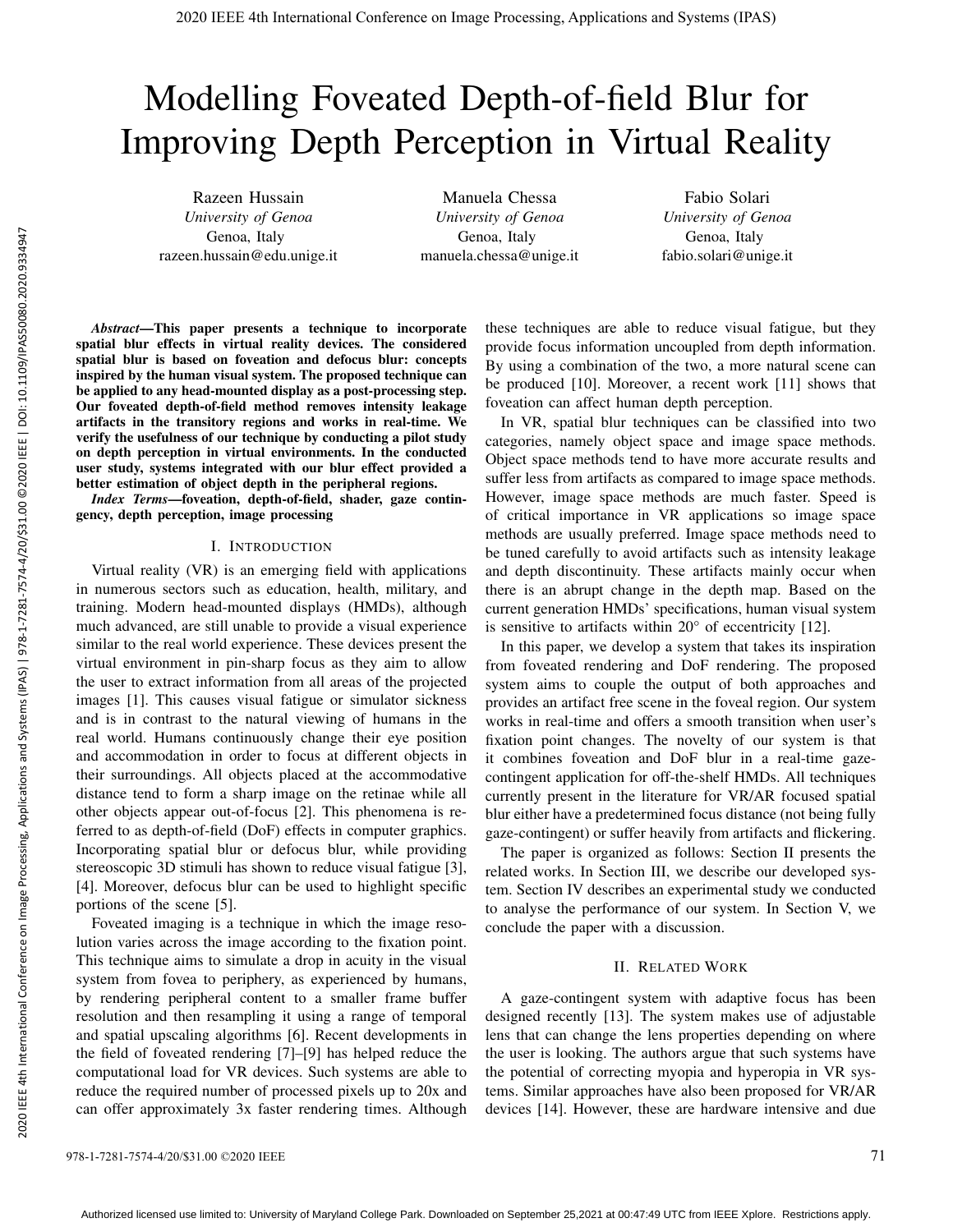to lack of affordable and compact focus-tunable lenses, the hardware can not be installed on modern lightweight HMDs.

Phase-aligned approaches for foveated rendering have been proposed recently [15]. The system ensures that each low acuity pixel is aligned with the virtual world rather than the display while only the high acuity regions align with the head movement. Only the foveal regions require additional processing in each frame, however, this approach suffers from flickering when the user produces translational movements.

DoF blur effects have also been implemented for VR/AR [16]. They assume a focus distance for each user and base the blur of each pixel on the depth difference of that particular pixel to the focus distance. Their system does not incorporate an eye tracking system and the focus distance cannot be modified in real-time.

Another approach for DoF blur uses the lens model to compute the circle of confusion (CoC) [17]. They compared user performance between full fidelity and DoF blur conditions in first-person shooter (FPS) games. Their system assumes that the user is always looking at the center of the scene and cannot adapt to other fixation points. Unity  $3D<sup>1</sup>$  game engine's postprocessing stack uses a similar approach. However, it does not support VR/AR devices yet and the focus distance is fixed apriori.

There have been some attempts to combine foveated rendering and DoF blur [18], [19]. Their systems suffered from artifacts introduced by DoF filters which are scene dependant. However, they highlighted the need to combine foveated rendering and DoF blur techniques to obtain optimal results.

#### III. METHODOLOGY

The overall system is composed of two types of blur, namely multi-region foveation and DoF effects. All processing is done pixel-wise in the linear colour space at the shader level using image space methods in order to have real-time performance. For the smoothing effect, two types of filter were considered, namely the Gaussian filter and the Bokeh/disc filter. The disc blur corresponds better to the shape of the aperture/pupil present in human eyes and is more realistic. Thus, it is used in the implementation.

A four-pass shader was used to implement the spatial filters. In the first pass, two parameters are computed for each pixel in the frame: the CoC value and the radius from the fixation point. The CoC values are used for the DoF effects while the radii are used for the multi-region foveation. In the second and third passes, the DoF blur and foveation effects are applied respectively to the source image and stored in temporary buffers. In the final pass, the data from the previous two passes is used to compute the final output. The blur effects are created at half resolution of the source image and are upsampled at the end. Fig. 1 highlights the overall process while the details of each shader pass are described below.

<sup>1</sup>http://www.unity.com



Fig. 1. Example usage of the foveated DoF effects. Top image is the source image. Middle left image is the output of the second shader pass. Middle right image is the output of the third shader pass. Bottom image is the final output. Fixation point is at the centre of the red sphere. See text for details.

#### *A. Depth-of-field Blur*

As previously discussed, variations in blur are present in retinal images of scenes containing objects at multiple depth planes. This defocus blur can prove to be an important cue to understand the distance from objects in the virtual world especially in a reaching task without the presence of haptic feedback.

A depth texture was used to create the depth map of the virtual scene. Depth information of all the vertices in the scene is stored in a Z-buffer. All depth values are scaled between 0.0 and 1.0 so that the system can be used with any HMD setting. The amount of blur associated with each pixel can be varied based on this depth information. Objects in the scene that are at the accommodative distance are kept in high acuity while smoothing is applied to all other areas of the frame.

The amount of blur depends on how far each object is from the plane of fixation (see Fig. 2). Blur can be defined as the diameter of the circle C over which the distant point  $Z_1$  is imaged at the retina when the lens is focused at distance  $Z_0$ . This circle is referred to as the circle of confusion in the field of optics. C can be defined using the formulation developed by  $[20]$  by  $(1)$ :

$$
C = As \left| \frac{1}{Z_0} - \frac{1}{Z_1} \right| \tag{1}
$$

where  $A$  is the aperture and  $s$  is the posterior nodal distance (distance of the lens from the retina).

The size of  $C$  can be seen as a representation for the parameter of the smoothing filter, and is directly related to the diameter of the circle of confusion ( $\sigma_d \propto C$ ). Using this assumption, we formulate (2) for the calculation of  $\sigma_d$  for the defocus blur:

$$
\sigma_d = K \left| \frac{1}{d_0} - \frac{1}{d_1} \right| \tag{2}
$$

72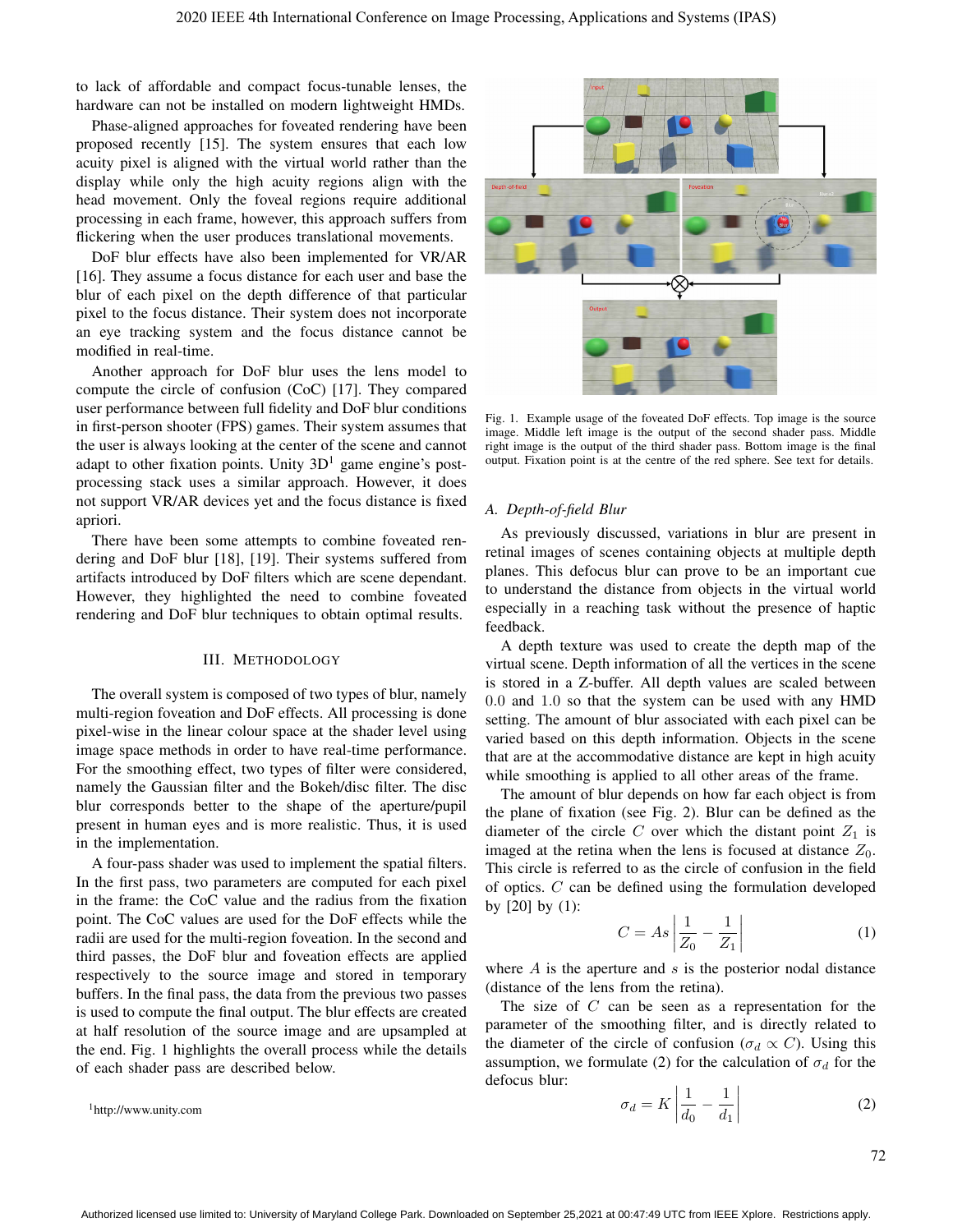

Fig. 2. When an eye is fixating at distance  $Z_0$ , the amount of blur associated with an object located at a distance  $Z_1$  is measured with the diameter of the circle of confusion C, where A denotes the aperture and s the nodal distance.

where  $d_0$  is the depth of the pixel under fixation,  $d_1$  is the depth of the pixel being rendered and parameter  $K$  is the fitting of As and the constant relating C and  $\sigma_d$ .

An example usage of this depth-of-field effect can be seen in Fig. 1. The top image shows the source image while the middle left image shows the DoF effects. The plane of fixation is on the red sphere. All pixels at the same depth plane appear sharp. The brown cube being at the same depth plane also appears sharp. However, the outline of the red sphere is slightly blurred and it is seen as an artifact. This is due to the presence of the blurred blue cube behind it which is at a different depth plane.

### *B. Multi-region Foveation*

Humans have foveal and peripheral vision [21]. Foveal vision is sharp and detailed while the peripheral vision lacks fidelity. Fig. 3 highlights the basic divisions in the human visual system. The central 5° constitutes the foveal region. This region has high fidelity since the light rays reaching the eye from this region form a sharp image on the retinae, whereas the fidelity decreases towards periphery due to density decrease of light sensitive cells. The peripheral regions can be broadly divided into three sections: near, mid and far peripheral regions. The further the region is from the center, the lower the fidelity is. Far peripheral region is the region which is visible to one eye and not to the other. Due to the spatial limitations of modern HMDs, far peripheral region is not visible in VR displays and is not considered.



Fig. 3. Human field of view for both eyes showing the near, mid and far peripheral regions and the central (foveal) region.

In our system, the overall view is divided into three sections. The reference center of the image is the fixation point and all regions are drawn around it. The central high acuity region is output to the frame buffer without any further processing. Smoothing filter is applied to all the remaining pixels with  $\sigma_f$ depending on the location of the pixel. For the mid peripheral regions,  $\sigma_{f_m}$  is defined as 2x the  $\sigma_{f_n}$  of the near peripheral region.

An example output from the multi-region foveation is shown in the middle right image in Fig. 1. The fixation point is at the center of the red sphere. The central region is sharp as compared to the other regions. The external region has a lower acuity with regards to the middle circular region.

## *C. Artifact Removal*

It can be observed that artifacts exist in the outputs of the two effects which can be uncomfortable for the user in its current form. Different techniques have been proposed in the literature to remove such artifacts. Perry and Geisler devised a technique to blend multiple resolution images based on a transfer function of the resolution map [22]. We adapted their technique to our system in order to blend the regions with abrupt  $\sigma$  variations. Instead of using the resolution map transfer functions, we based the blending function on the radial distance from the fixation point to the pixel currently being rendered.

We define regions as  $i = 1, 2, 3$  with 3 representing the innermost region.  $R_i$  and  $R_{i-1}$  are the radii of the transitional regions where  $R_i < R_{i-1}$ . The magnitude of these radii depends on the resolution of the HMD and on the measure of visual eccentricity.  $R(x, y)$  is the distance between the rendered pixel coordinates and the pixel coordinates of the fixation point. Let  $B(x, y)$  be the blending function and is defined by (3):

$$
B_i(x, y) = \begin{cases} 0 & R(x, y) \le R_i \\ \frac{R(x, y) - R_i}{R_{i-1} - R_i} & R_i < R(x, y) < R_{i-1} \\ 1 & R(x, y) \ge R_{i-1} \end{cases}
$$
 (3)

As the rendered pixel moves closer to the inner circle, the value of the blending function approaches 0 and likewise approaches 1 when the pixel is closer to the outer limit of the transitional region. For pixels where the blending function is between 0.0 and 1.0, the output image is given by (4) where  $I_i(x, y)$  and  $I_{i-1}(x, y)$  are the outputs from the smoothing filters from  $i^{th}$  and  $(i - 1)^{th}$  regions. This way a percentage from each level is taken to form the output in the transitional regions:

$$
O(x, y) = B_i(x, y)I_i(x, y) + (1 - B_i(x, y))I_{i-1}(x, y)
$$
 (4)

## *D. Foveated Depth-of-field Effects*

The last step is to combine the two effects. We compute  $\sigma$ for both effects at each pixel but only use the minimum of the two values (see (5)) for the smoothing filter:

$$
\sigma_p = \min(\sigma_d, \sigma_f) \tag{5}
$$

Example output from the combined effect can be seen in the bottom image in Fig. 1. The transition between the sharp foreground object and the blurred background is smooth with no artifacts within the 20° of eccentricity.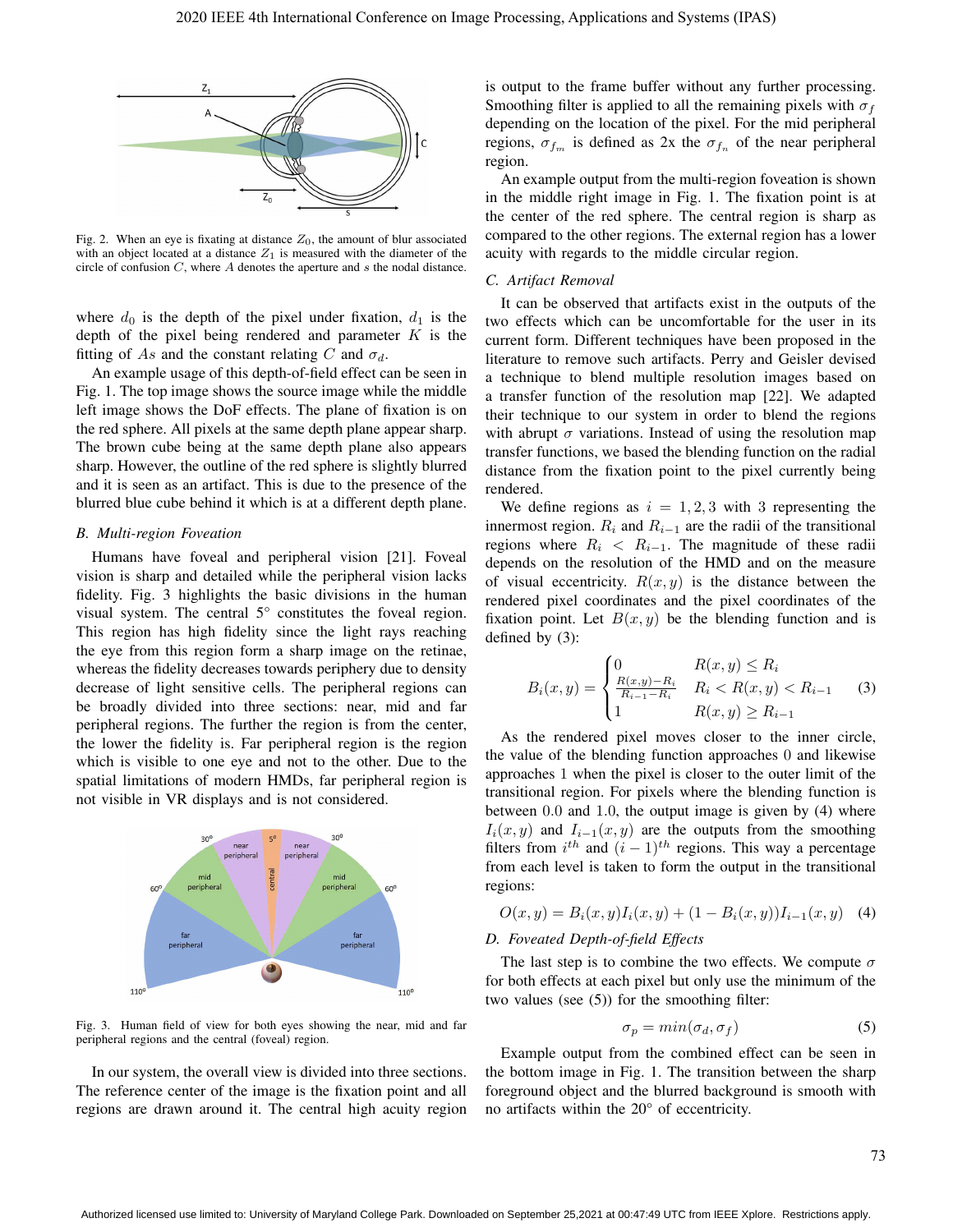# *E. Frame Rate Comparison*

To better understand the computational load required to process the rendered image, we did a comparison with the blur effect available in Unity. HTC Vive Pro Eye HMD which has an integrated Tobii eye tracking system was used. Eye tracker data was utilized to compute the fixation points. Some random scenes were played in a Unity environment and their corresponding frame processing times were observed. We also used the scenes without any blur effect applied as the reference for comparison.

Table I shows the average processing times required for each frame using the different systems considered. Our frame rate is comparable with the frame rate of the Unity blur. It should be noted that the Unity blur only applies the DoF effect, whereas our system applies two different blur processes and thus, it has better performance.

TABLE I FRAME RATE COMPARISON.

| <b>System</b> | <b>Average Processing Time</b> | <b>Frame Rate</b> |
|---------------|--------------------------------|-------------------|
| No Effect     | 15.9ms                         | 63Hz              |
| Unity Blur    | 17.2ms                         | 58Hz              |
| Ours          | 16.7ms                         | 60Hz              |

## IV. EXPERIMENTAL STUDY

In order to better understand the influence of using foveated DoF effects, an experimental study was carried out. The objective of this study was to understand whether the blur effect helps perceive scene depth better.

The system was implemented using Unity 3D operating on an Intel Core i7-9700K processor equipped with a NVIDIA GeForce GTX 1080 graphics card. HTC Vive Pro device, which has a resolution of 1440 x 1600 pixels per eye and a 110° field-of-view, was used for interacting with the user.

Twelve subjects, aged from 18 to 38 years (mean 27.91  $\pm$ 6.49), completed the experiment, one of whom is an author of this paper. The participants were volunteers and received no reward. All subjects had normal to corrected-to-normal acuity and normal stereo vision. Four of the subjects were fairly familiar with VR devices while the remaining had never used a VR device before.

## *A. Experimental Setup and Procedure*

Objects of various sizes and shapes were placed on a table in the virtual scene. Fig. 4 shows the top-view of the scattered objects on the observation table. The subjects were positioned at a fixed distance from the table and were given an option to perform the experiment while either sitting on a chair or standing.

The reference object was indicated with a bright yellow spotlight to draw attention of the user. The users were given 4 seconds to observe the scene, then they were asked "how many objects are at the same depth of the reference one?". The subjects were then asked to indicate their answer by selecting a number on a virtual keypad integrated into the scene using



Fig. 4. Top view of the randomly placed objects to be observed.



Fig. 5. Keypad display used to obtain answers from the test subjects.

a laser pointer attached to the HTC Vive Pro controller (see Fig. 5).

Fig. 6 shows a sketch of a trial. The user is positioned approximately 2m from the table. Objects to be observed on the table are shown in colored circles and squares. The red square is the reference object while the green objects are the ones placed at the same scene depth as the reference object. The user has to look at the red square and perceive how many other objects are at the same distance from the user. In this scenario, the correct answer is 2.

Each user performed three sessions with each session having 30 trials. In each session, 15 trials were without the foveated DoF effect and 15 with the blur enabled. The sequence was random, as a result the two conditions are switched randomly during the experiment, not introducing any bias. Likewise, for each session, the order of reference objects was also randomly generated without repetition. User answers for depth perception were recorded for qualitative evaluation.

After completing the experiment, the subjects were asked to fill a subjective questionnaire in order to evaluate their experience with using the system. The open questionnaire was composed of the following questions:

- **Q1**) Do you feel any kind of dizziness after using the system?
- Q2) Did you notice any artifacts while changing the fixation point / were the transitions from blur to sharp and vice versa smooth?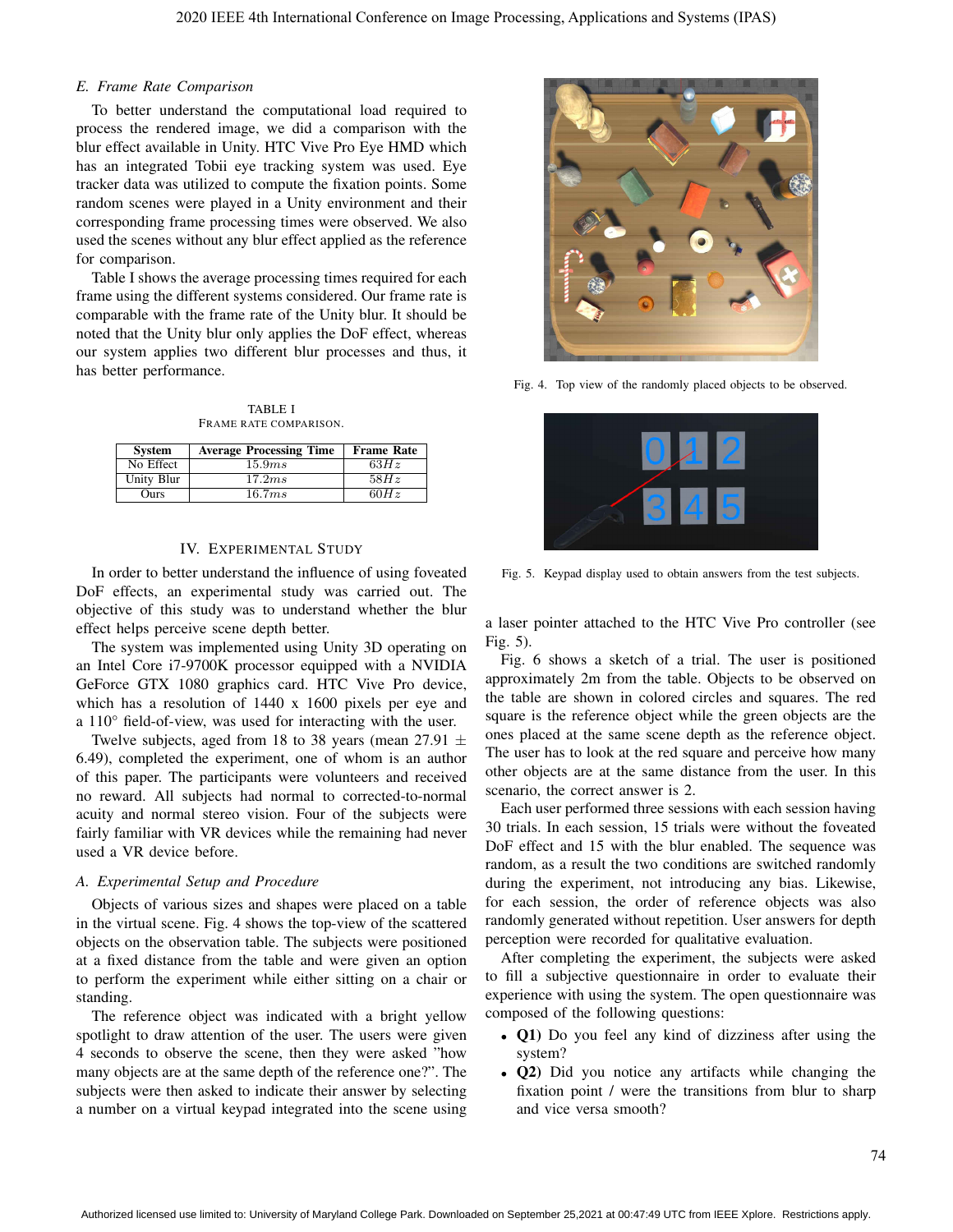

Fig. 6. A sketch of the test scenario. Colored squares and circles are the objects to be observed (see Fig. 4 and 5 for the actual virtual scene observed).

- Q3) Which system was more realistic/immersive?
- **Q4**) Which system do you prefer for depth perception?

## *B. Experimental Results*

The main objective parameter to determine user performance is the accuracy of the perceived depth during each trial. We computed the true distances of each object from the user view point in each session and compared it with answers provided by the user. The number of trials where the user answered correctly is summarized in Table II: the proposed system provides a better depth perception. It can be noted that depth perception in virtual environments is not an easy task as compared to the real world.

TABLE II ACCURACY OF EACH USER.

| User                | <b>Blur Disabled</b> | <b>Blur Enabled</b> |
|---------------------|----------------------|---------------------|
| AT                  | 6.7%                 | 17.8%               |
| $\overline{CB}$     | 17.8%                | 20.0%               |
| DG                  | 28.9%                | 31.1%               |
| $\overline{\rm GB}$ | 4.4%                 | 17.8%               |
| KК                  | 11.1%                | 26.7%               |
| $\overline{KM}$     | 20.0%                | 24.4%               |
| $\overline{RH}$     | 20.0%                | 31.1%               |
| RK                  | $4.4\%$              | 26.7%               |
| TK                  | 22.2%                | $33.\overline{3\%}$ |
| $\overline{YK}$     | 31.1%                | 35.6%               |
| NZ                  | 8.9%                 | 13.3%               |
| NF                  | 15.6%                | 20.0%               |
| Overall             | 15.9%                | 24.8%               |

We further investigated the user responses by calculating the error in their outputs. The error function we used was the mean absolute average. Performance of each user can be seen in Fig. 7. Comparing the errors between the trials with blur disabled and enabled, we observed that the performance either improved considerably or stayed the same. User performance did not deteriorate for any subject. Two of the users (GB and RK) had a high error reduction in their output.



Fig. 7. Mean absolute error with its standard deviation for each subject.



Fig. 8. Mean error with its standard deviation for each user.

In order to understand whether the user output was biased towards one side (giving a lower output than the true value or vice versa), we compared the user performance by computing the mean error (see Fig. 8). Most of the users were overestimating the objects at the same scene depth, i.e., they gave a higher answer than the true value.

A comparison of the combined performance of the subjects is presented in Table III. An overall error reduction of approximately 27% for depth perception was observed.

TABLE III COMBINED ERROR FOR ALL THE USERS.

| Error         | <b>Blur Disabled</b> | <b>Blur Enabled</b> |
|---------------|----------------------|---------------------|
| Mean Absolute | $1.69 + 0.20$        | $1.33 + 0.09$       |
| Average       | $1.04 + 0.33$        | $0.54 + 0.18$       |

## *C. Observations*

User opinion gathered through the post experiment questionnaire is summarized below.

Generally, users found the transitions smooth and did not perceive any noticeable artifacts. Ten of the users preferred the system with blur enabled. One user (KM) indicated that sometimes the blur provided a distraction while another (DG) indicated that the blur caused confusion in completing the tasks. It should be noted that none of the subjects except two knew what the purpose of the blur effect was or how it was calculated prior to completion of the experiment.